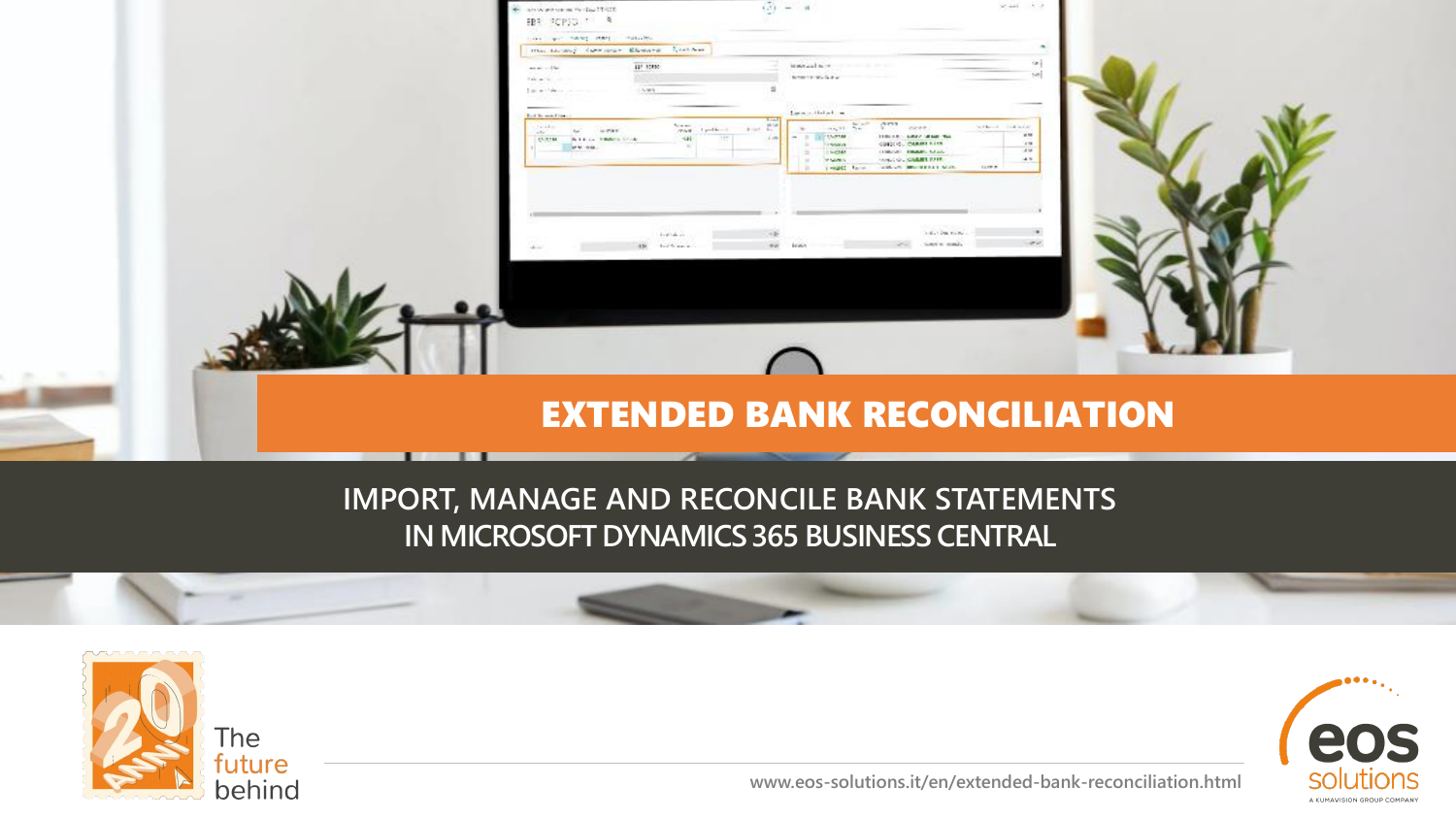# **Extended Bank Reconciliation**

**App for Microsoft Dynamics 365 Business Central**

### 0000



DO YOU WANT TO IMPORT CBI-RH REPORTING FILES? DO YOU WANT TO MANAGE THE ENTIRE SET OF INFORMATION CONTAINED IN THE FLOW?

DO YOU NEED TO PERFORM DATA CONSISTENCY CHECKS? DO YOU WANT TO USE ADVANCED AUTOMATIC BANK RECONCILIATION FEATURES?

The **Extended Bank Reconciliation (EBR)**  Eos Solutions app offers the functionalities for **importing bank reporting flows** in Microsoft Dynamics 365 Business Central.

Creative Orange **Presentation** www.slidemodel.com

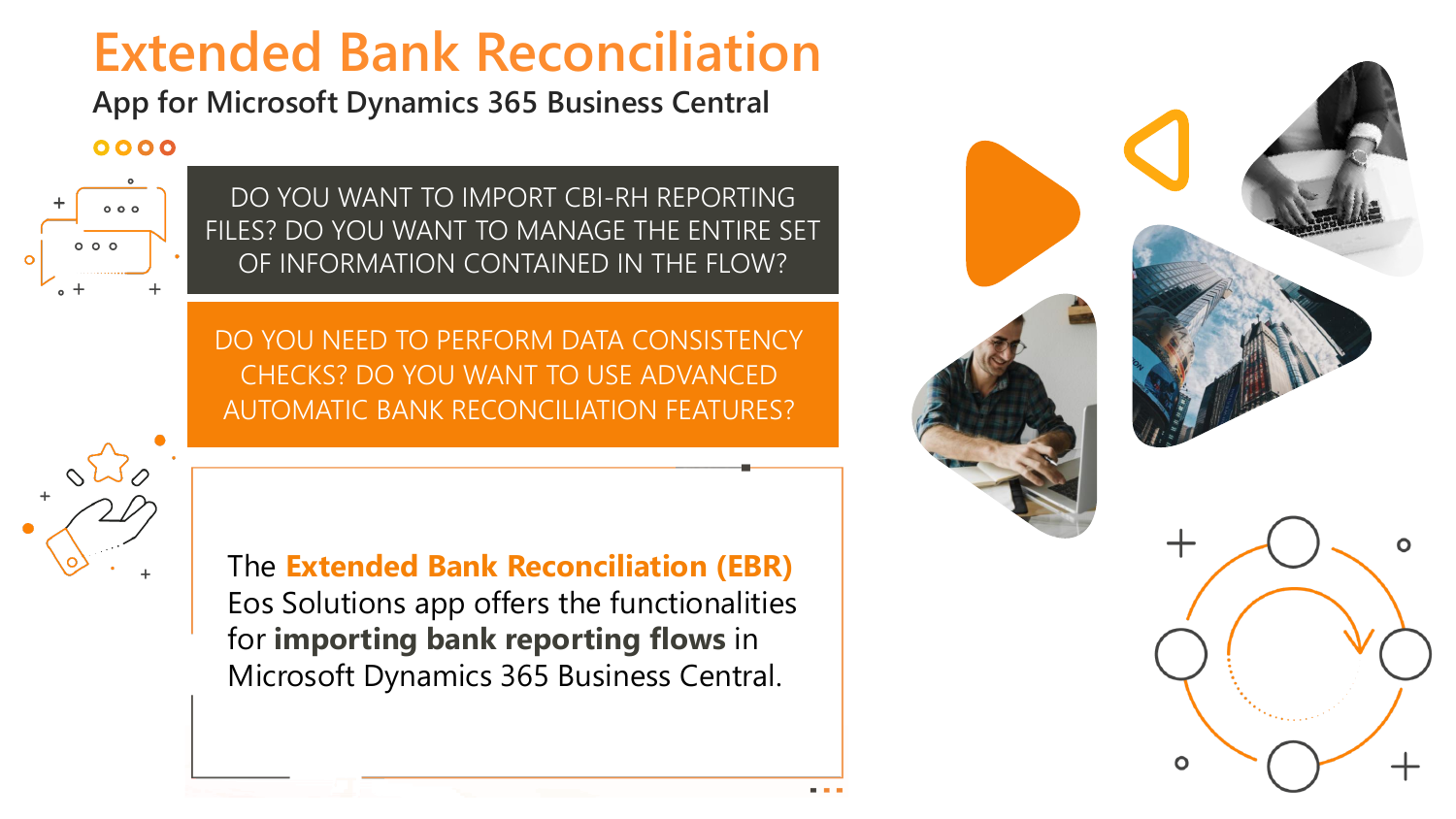## **Here is a list of the features involved**

### 0000

| Tell me what you want to do          |                |
|--------------------------------------|----------------|
| EBR                                  |                |
| Go to Pages and Tasks                |                |
| CBI Reason Codes (EBR)               | Administration |
| Bank Acc. Data Exchange (EBR)        | Tasks          |
| Bank Acc. Reconciliation Setup (EBR) | Administration |
|                                      |                |

## **ALT + Q and EBR**

Press ALT + Q and digit "EBR" for a list of the features involved



 $\times$ 

### **Import reporting flows**

according to the CBI-RH standard (CBI-RND-001 6\_05) and manage all the information about the transactions contained in the flow



**Import statements** of several banks with a single file



### **Perform data consistency checks**

(SIA Code check, duplicate transaction, file already acquired, etc.)

## **Benefit from**

advanced automatic bank statement reconciliation functions

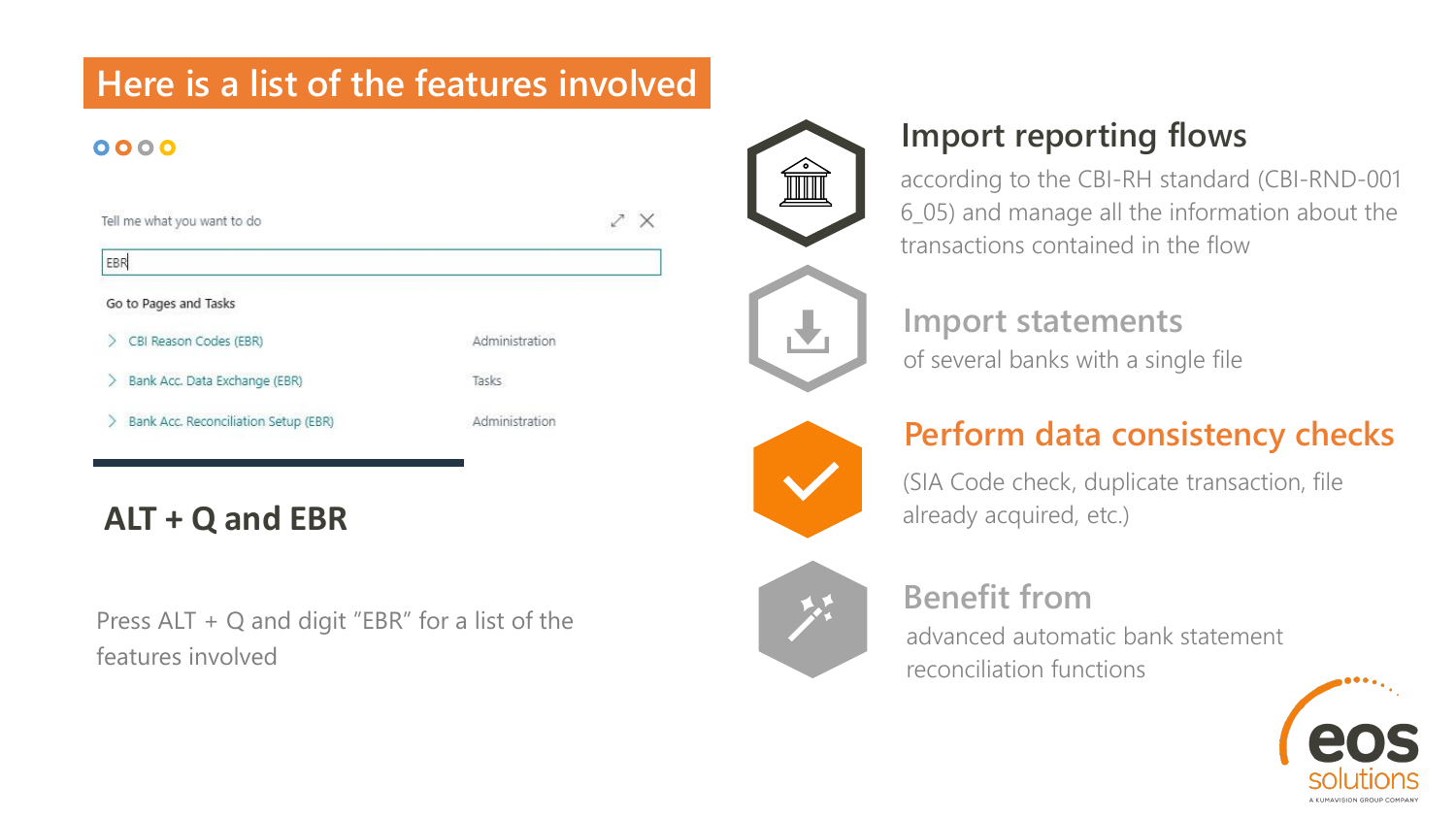## **Operational flow**





### **Bank transactions are acquired and processed in full by electronic flow.**

**All reporting entries must be processed and, in general, manual entries must not be entered (with the exception of the posting of customer bills - SDD \ Riba, dishonored entries, vendor bills).**

**The bank transactions in Business Central will be the exact copy of the bank transactions .** 

**Any reversals \ adjustments on bank transactions will still be accounted for.**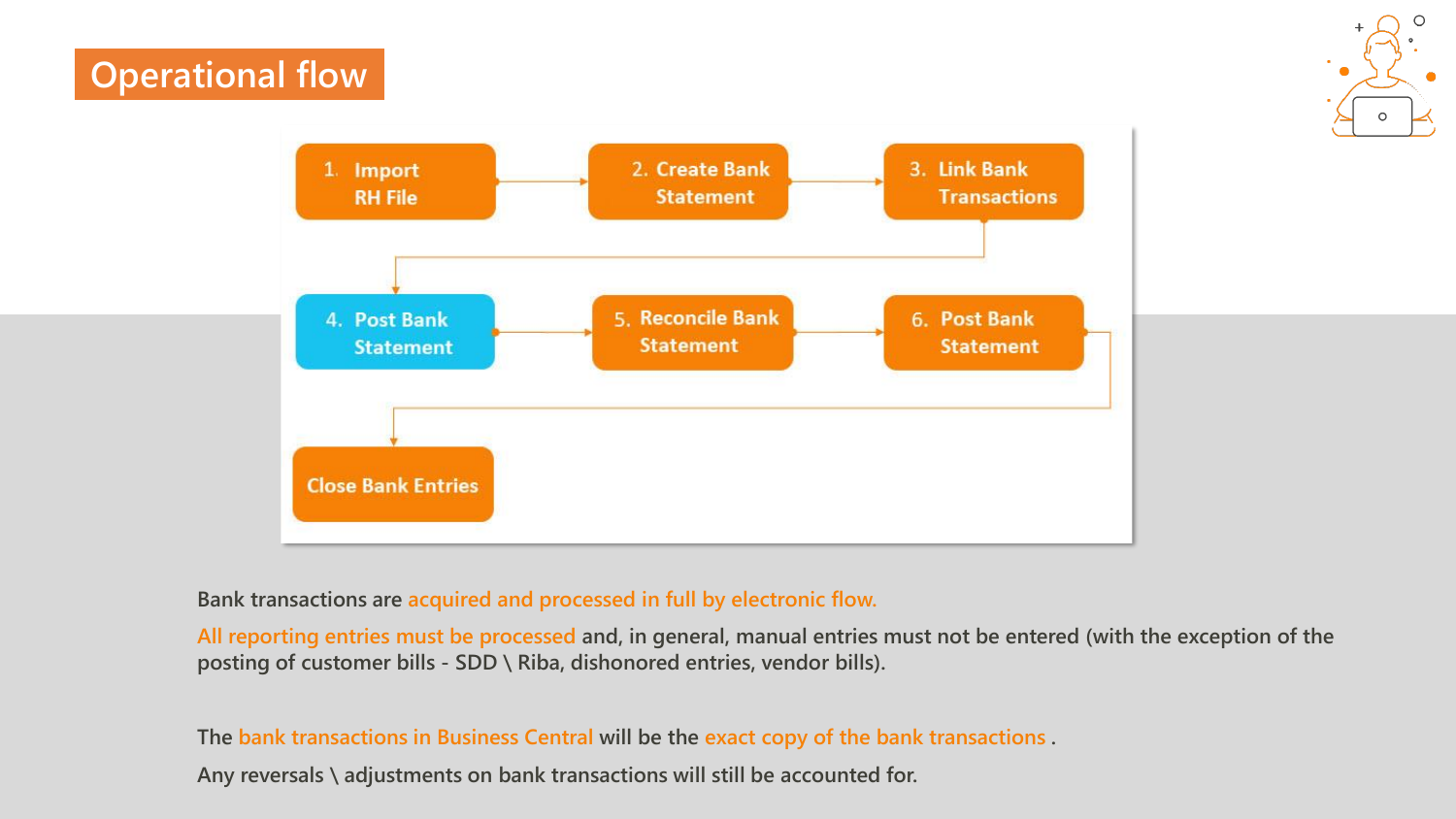# **Setup**



| Bal. Source<br>Bank Account<br>No. 1<br>Credit Acc. No.<br>I. Source No.<br>Description<br>Debit Acc. No.<br>Type<br>Registrazioni Incassi su conto Tran 2991<br>$\rightarrow$ EBR - POPSO<br>2991<br>G/L Account∨<br>G/L Account |  |
|-----------------------------------------------------------------------------------------------------------------------------------------------------------------------------------------------------------------------------------|--|
|                                                                                                                                                                                                                                   |  |
|                                                                                                                                                                                                                                   |  |
|                                                                                                                                                                                                                                   |  |
| Customer<br>Vendor                                                                                                                                                                                                                |  |

**The EBR app uses a specific "Data Exchange Definition", already prepared and included in the tools of the App, which can be quickly imported.**

**It is possible to manage the CBI reasons that qualify the reporting movements to facilitate the reconciliation and posting operations.** 

**To each CBI reason it is possible to associate a counterpart (G/L account, Bank Account, Customer, Vendor) which will be used automatically in the posting of the accounting transaction.**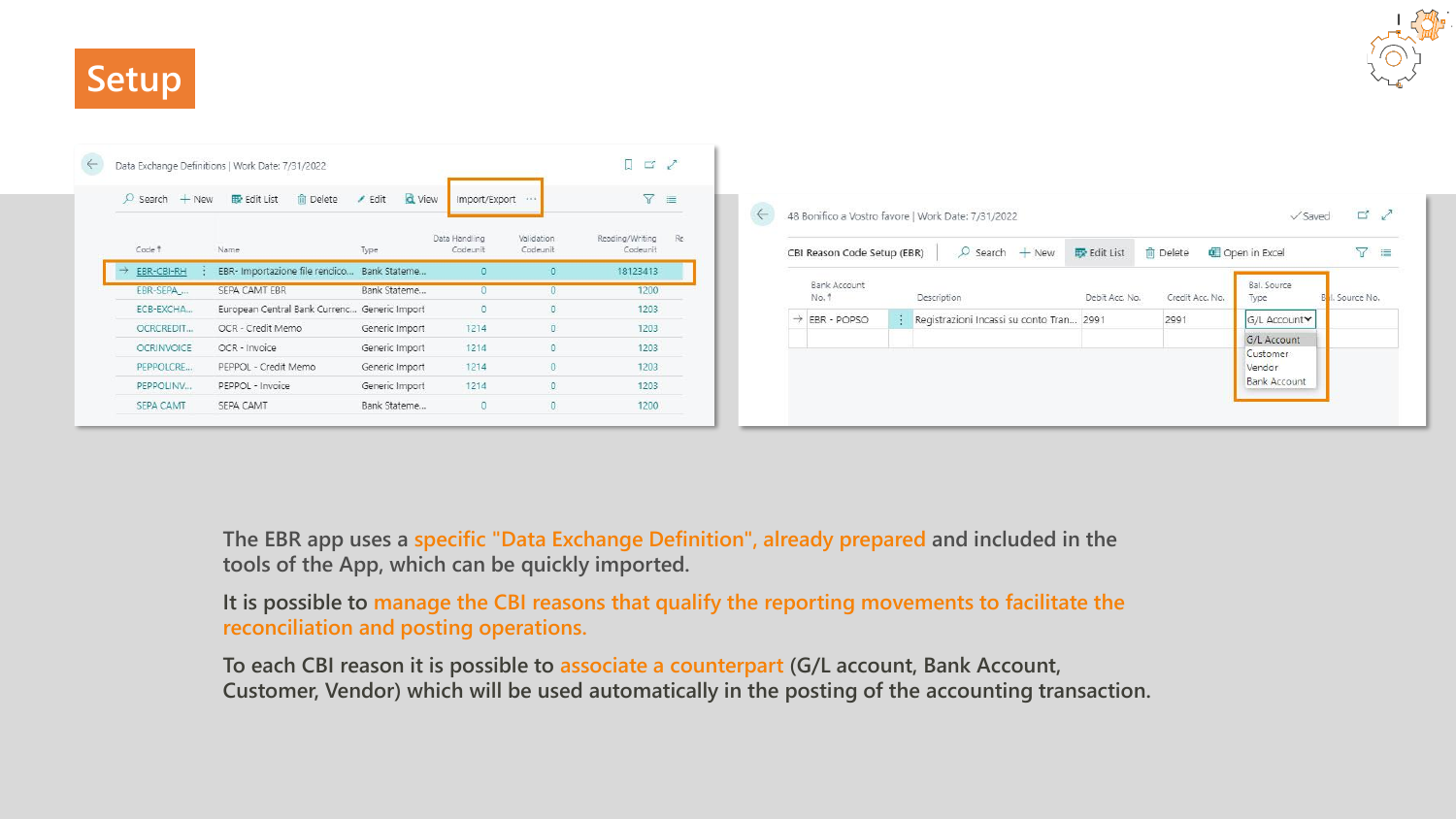**Setup**



|              |                                                                     |                                                                          | $\leftarrow$                              |                        | $\mathscr{O}$ | 面<br>$+$                                    | $\checkmark$ Saved    | $\Box \Box \angle$ |
|--------------|---------------------------------------------------------------------|--------------------------------------------------------------------------|-------------------------------------------|------------------------|---------------|---------------------------------------------|-----------------------|--------------------|
| $\leftarrow$ |                                                                     | û<br>$\pm$                                                               |                                           | Source Code Setup      |               |                                             |                       |                    |
|              | Payment Application Settings                                        |                                                                          | General                                   |                        |               |                                             |                       |                    |
|              | Settings                                                            |                                                                          | General Journal                           | COGE                   |               | Compress Bank Acc.                          | COMPRBANCA            |                    |
|              | <b>General Settings</b>                                             | Ledger Entries Matching Settings                                         | IC General Journal<br>Close Income Statem | INTERCOMP<br>CLSINCOME |               | Compress Check Led<br>Financially Voided Ch | COMPRASS<br>ASSANNULL |                    |
|              | Disable Suggestions for Apply Manually page  (                      | Enable Customer Ledger Entries Matching                                  | VAT Settlement                            | DICHIVA                |               | Trans. Bank Rec. to G                       | RICBANC               |                    |
|              | Enable Apply Immediately Rules <b>Committee Committee Committee</b> | $\bullet$<br>Enable Vendor Ledger Entries Matching                       | Exchange Rate Adjmt.                      | RETTSCAMB              |               | Reversal                                    | STORNO                |                    |
|              | Related Party Name Matching<br><b>String Nearness</b>               | $\bullet$<br>Enable Employee Ledger Entries Matching                     | Deleted Document                          | ELIMINA                |               | Cash Flow Worksheet                         | PRFLCASSA             |                    |
|              |                                                                     | Enable Bank Ledger Entries Matching<br>$\bullet$<br>00000000000000000000 | Adjust Add. Reportin                      | RETTVALAGG             |               | Payment Reconciliati                        | RICONPAGAM            |                    |
|              |                                                                     | Match Closing Document No. on Bank Ledger Entries . (                    | Compress G/L -                            | COMPRCG                |               | Consolidation                               | CONSOLID              |                    |
|              |                                                                     |                                                                          | Compress VAT Entries                      | COMPRIVA               |               |                                             |                       |                    |

| 77                  |                                    |                                                       | Open in Excel                                | Advanced Settings        |                          |   | Restore Default Rules | Manage                |
|---------------------|------------------------------------|-------------------------------------------------------|----------------------------------------------|--------------------------|--------------------------|---|-----------------------|-----------------------|
| Review.<br>Required | Direct Debit<br>Collection Matched | Number of Entries<br>Within Amount<br>Tolerance Found | Document No./Ext.<br>Document No.<br>Matched | Related Party<br>Matched | Priority                 |   | Match Confidence      |                       |
| П                   | <b>Yes</b>                         | Not Considered                                        | Not Considered                               | Not Considered           | $\rightarrow$            | ÷ | $\checkmark$          | $\rightarrow$<br>High |
| $\Box$              | Not Considered                     | One Match                                             | Yes - Multiple                               | Fully                    | $\overline{\phantom{a}}$ |   |                       | High                  |
| п                   | Not Considered                     | Multiple Matches                                      | Yes - Multiple                               | Fully                    | 3                        |   |                       | High                  |
| Ω                   | Not Considered                     | One Match                                             | Yes                                          | Fully                    | $\overline{4}$           |   |                       | High                  |
| П                   | Not Considered                     | Multiple Matches                                      | Yes                                          | Fully                    | 5                        |   |                       | High                  |
| п                   | Not Considered                     | One Match                                             | Yes - Multiple                               | Partially                | 6                        |   |                       | <b>High</b>           |
| Π                   | Not Considered                     | Multiple Matches                                      | Yes - Multiple                               | Partially                | $\overline{7}$           |   |                       | High                  |
| $\Box$              | Not Considered                     | One Match                                             | Yes                                          | Partially                | 8                        |   |                       | High                  |
| Π                   | Not Considered                     | One Match                                             | No                                           | Fully                    | $\ddot{9}$               |   |                       | High                  |
| Π                   | Not Considered                     | One Match                                             | Yes - Multiple                               | No                       | 10                       |   |                       | <b>High</b>           |
| Ω                   | Not Considered                     | Multiple Matches                                      | Yes - Multiple                               | No                       | 11                       |   |                       | High                  |
| ø                   | Not Considered                     | Not Considered                                        | Yes - Multiple                               | Fully                    | $\mathbf{1}$             |   |                       | Medium                |
| z                   | Not Considered                     | Not Considered                                        | Yes                                          | Fully                    | $\overline{c}$           |   |                       | Medium                |
| Ø                   | Not Considered                     | Multiple Matches                                      | No.                                          | Fully                    | 3                        |   |                       | Medium                |
| Ø                   | Not Considered                     | Not Considered                                        | Yes - Multiple                               | Partially                | $\Delta$                 |   |                       | Medium                |
| E2                  | Not Considered                     | Not Considered                                        | Yes                                          | Partially                | 5                        |   |                       | Medium                |
| ø                   | Not Considered                     | One Match                                             | Yes                                          | No                       | 6                        |   |                       | Medium                |
| Ø                   | Not Considered                     | Not Considered                                        | Yes - Multiple                               | No                       | $\overline{7}$           |   |                       | Medium                |
| Ø                   | Not Considered                     | One Match                                             | No                                           | Partially                | 8                        |   |                       | Medium                |
| ø                   | Not Considered                     | Not Considered                                        | Yes                                          | No                       | $\overline{9}$           |   |                       | Medium                |
| ø                   | Not Considered                     | No Matches                                            | No                                           | Fully                    | 1                        |   |                       | Low                   |

**The "EBR" App uses in the "Payment Reconciliation Journals" and the standard automatic linking functions. Previously, therefore, it is necessary to check the settings proposed by the system in relation to:**

- **Payment Application Settings**
- **Payment Application Rules**

**The recording of bank statements has a specific source code defined in the "Source Code Setup" page (it is proposed automatically by the system)**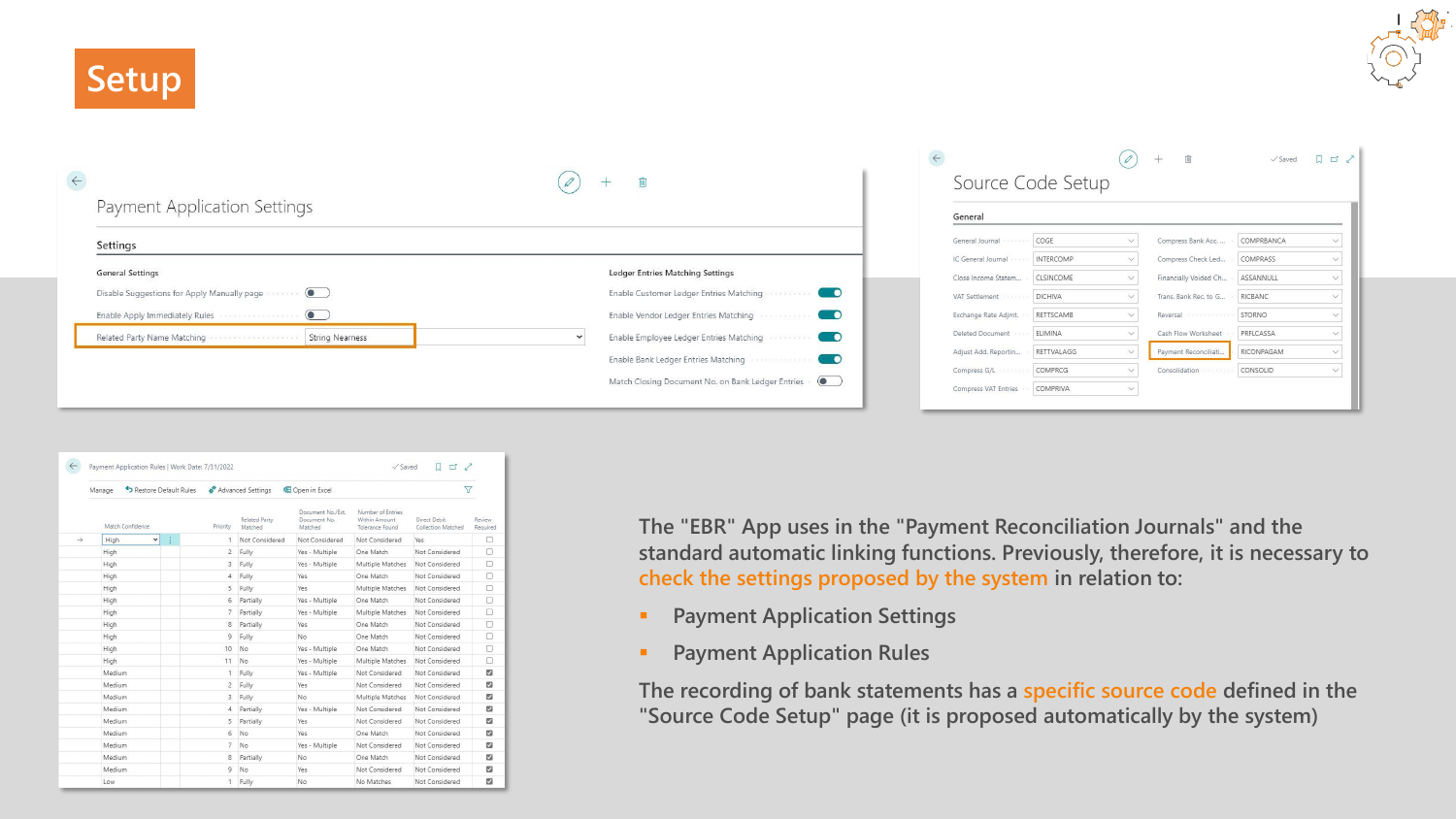## **Operational steps**



|                    | Search        | Manage |                  | Copen in Excel<br>Process<br>Navigate | Related<br>Actions  | Fewer options      | 津 |
|--------------------|---------------|--------|------------------|---------------------------------------|---------------------|--------------------|---|
|                    | & Export File |        | Import File      | Create Bank Statement                 | Create Bank Account |                    | 노 |
| $\rightarrow$<br>8 |               |        | EBR01 140530.txt | 6/11/2021 6:28 PM                     | 6/11/2021 6:28 PM   |                    |   |
|                    |               | 9      |                  | EBR02 5084141599.txt                  | 6/11/2021 6:28 PM   | 6/11/2021 6:28 PM  |   |
|                    |               | 10     |                  | EBR02 5088720442.txt                  | 6/11/2021 6:29 PM   | 6/11/2021 6:29 PM  |   |
|                    |               | 14     |                  | EBR02_5090918934.txt                  | 6/18/2021 11:40 AM  | 6/18/2021 11:40 AM |   |
|                    |               |        |                  |                                       |                     |                    |   |

| Bank Acc. Reconciliation   Work Date: 7/31/2022<br>$EBR - POPSO \cdot 1$                                                     |              |
|------------------------------------------------------------------------------------------------------------------------------|--------------|
| Process<br>Matching<br>Related<br>Fewer options<br>Report<br>Posting<br>Actions<br>Reports                                   |              |
| <b>国</b> Print reconciliation<br>Bank Account No. <b>Manufacture Continued Continued Proposed Account No.</b><br>EBR - POPSO | $\checkmark$ |
| $\vert$                                                                                                                      |              |
| Statement Date<br>11/3/2020                                                                                                  | Ħ            |
|                                                                                                                              |              |
| Bank Statement Lines v                                                                                                       |              |

### **The steps provided by the Extended Bank Reconciliation app are:**

- **1. Reporting file import**
- **2. Creation of bank statements**
- **3. Bank transactions connection**
- **4. Bank statement posting**
- **5. Bank account reconciliation**
- **6. Bank statement posting - Closing of bank entries**

**There is a specific reconciliation print which highlights the entries not linked**